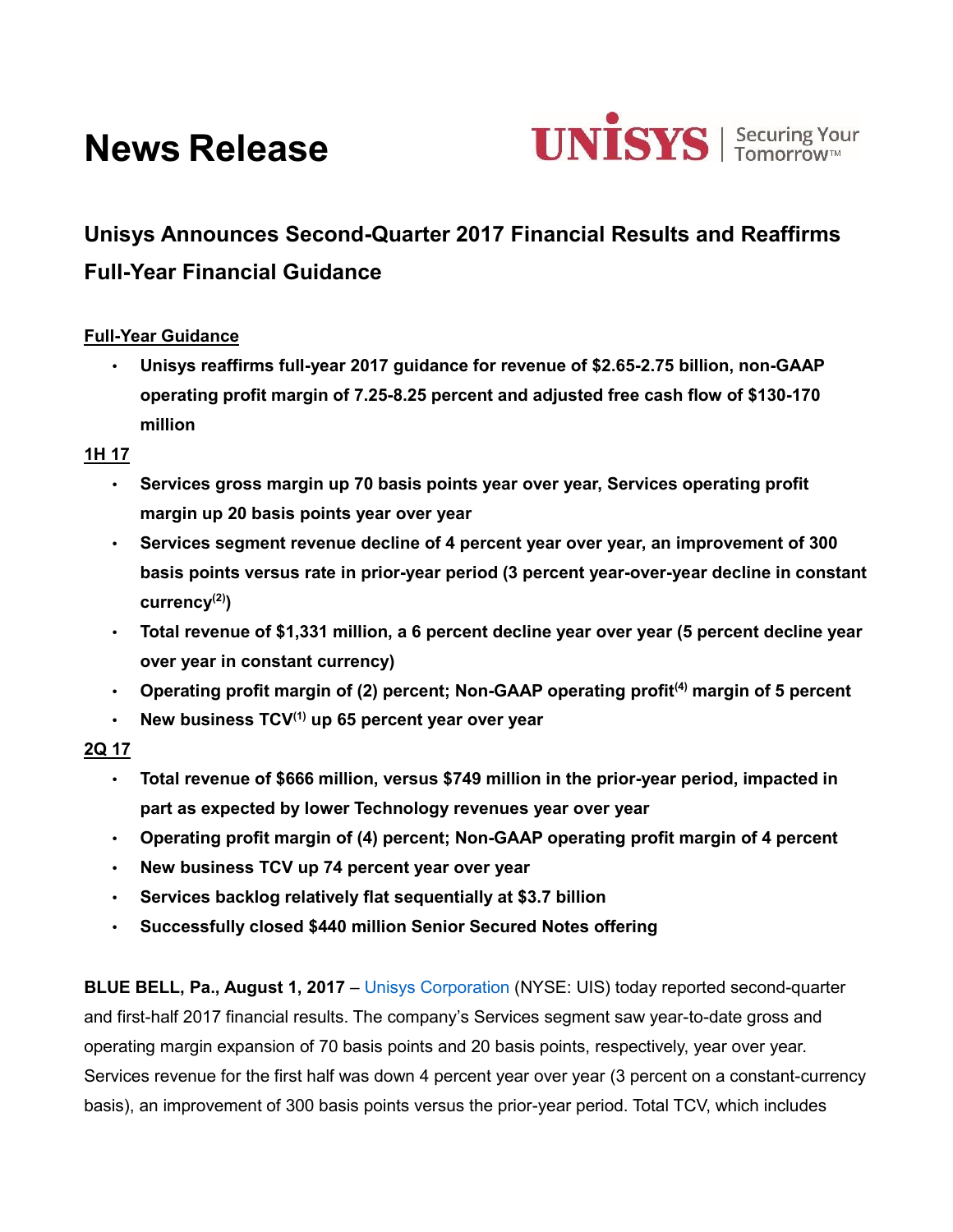renewals and extensions that can vary period to period, was down 12 percent year over year for the first half. However, excluding U.S. Federal (which faced a difficult year-over-year comparison due to a large renewal in the second quarter 2016) TCV was up 7 percent year over year for the first half. New business TCV was up 65 percent year over year for the first half. For the second quarter 2017, total TCV was down 31 percent year over year, impacted by the U.S. Federal renewal and Technology renewal timing. Excluding these impacts, TCV was up 5 percent year over year in the second quarter. New business TCV was up 74 percent year over year in the second quarter. The entirety of the yearover-year decline in U.S. Federal TCV for the first half was due to a single large renewal in the prioryear period, which also was almost entirely responsible for the year-over-year decline in the second quarter 2017 U.S. Federal TCV. Services backlog was roughly flat sequentially at \$3.7 billion.

"For our first half, our results continued to indicate progress against our key strategic and financial goals," said Unisys President and CEO Peter Altabef. "While we saw some year-over-year variability during the second quarter, in part due to a very difficult compare for our Technology segment, we continue to see improvement in our go-to-market efforts."

#### **Summary of First-Half 2017 Business Results**

#### **Company:**

As expected, results for the second quarter and first half of 2017 were impacted in part by a difficult year-over-year comparison in the second quarter 2017 in the Technology segment. That segment saw growth of 31 percent in the second quarter 2016, and was down 32 percent in the second quarter 2017, which impacted total company revenue and margin year-over-year compares, both for the second quarter and first half.

Revenue year to date of \$1,331 million was down 6 percent versus the first half 2016, down 5 percent year over year on a constant-currency basis. First-half 2017 operating profit margin was (2) percent, which includes cost-reduction and other charges and pension expense, relative to 2 percent in the prior-year period. Non-GAAP operating profit margin was 5 percent, versus 7 percent in the first half 2016. Both revenue and margin year-over-year comparisons were impacted by the difficult second quarter Technology compare.

Net loss attributable to Unisys Corporation common shareholders for the first half was \$75 million, relative to a loss of \$18 million in the prior-year period. Adjusted EBITDA<sup>(5)</sup> for the first half was \$150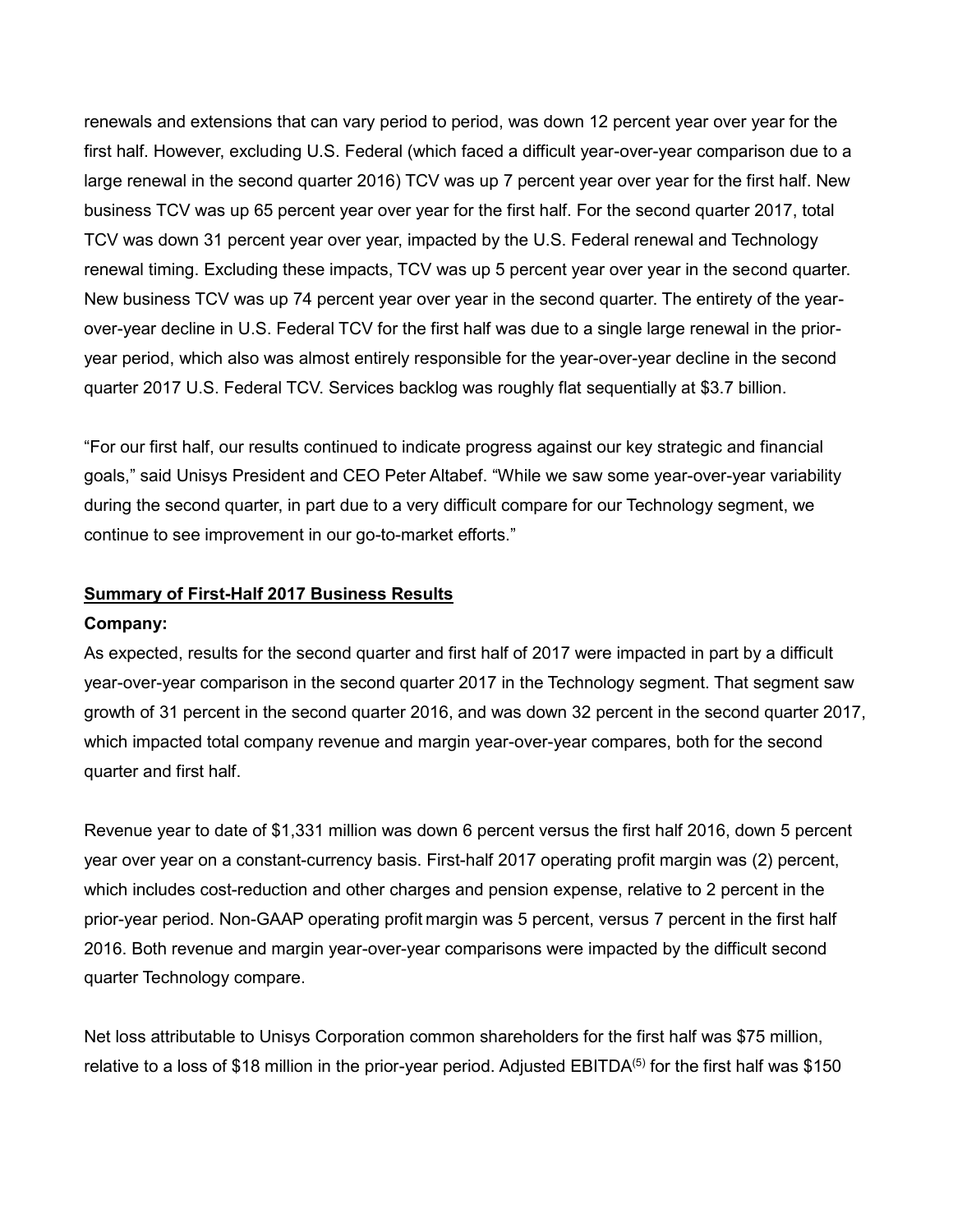million, versus \$184 million in the first half of 2016. Adjusted EBITDA margin for the first half was 11 percent, relative to 13 percent in the prior-year period.

In the first half 2017, operating cash flow was \$(90) million, relative to \$57 million in the prior-year period. The company saw free cash flow<sup>(3)</sup> of  $$$ (172) million year to date, versus  $$$ (13) million in the first half of 2016. Adjusted free cash flow**(6)** year to date was \$(72) million versus \$90 million in the prior-year period. Reductions in cash flow year over year were largely due to payment timing, including related to technology invoices sent at the end of the second quarter 2017 which are expected to be collected in early third quarter 2017 (including a \$35 million invoice related to a single contract that was signed and expected to be collected in the second quarter 2017 but was received in the first week of July), in addition to the lower operating profit noted above.

At June 30, 2017, the company had \$571 million in cash and cash equivalents.

#### **Services:**

Services revenue, which represented 87 percent of first-half total revenue, declined at a more modest rate than during the prior-year period, with a decline of 4 percent year over year as reported (a 300 basis point improvement relative to the prior year) and a decline of 3 percent in constant currency to \$1,160 million for the first half of 2017. Services backlog ended the first half at \$3.7 billion, relatively flat sequentially. Services gross margin was up 70 basis points year to date versus the first half 2016 to 16 percent. Services operating profit margin was up 20 basis points to 2 percent. Margins in the Services segment were helped by a particularly profitable transaction in the first quarter, as previously disclosed.

#### **Technology:**

Technology year-to-date revenue, which represented 13 percent of total first-half revenue, was down 18 percent year over year to \$171 million, down 17 percent in constant currency. Technology gross margin for the first half was 53 percent, versus 60 percent in the prior-year period, and Technology operating profit margin was 26 percent, relative to 37 percent in the prior-year period. These comparisons were impacted by the difficult second-quarter comparison for this segment, as mentioned above.

#### **Summary of Second-Quarter 2017 Business Results**

#### **Company:**

Revenue for the second quarter of \$666 million was down 11 percent relative to the second quarter 2016, down 10 percent year over year on a constant-currency basis. Second-quarter 2017 operating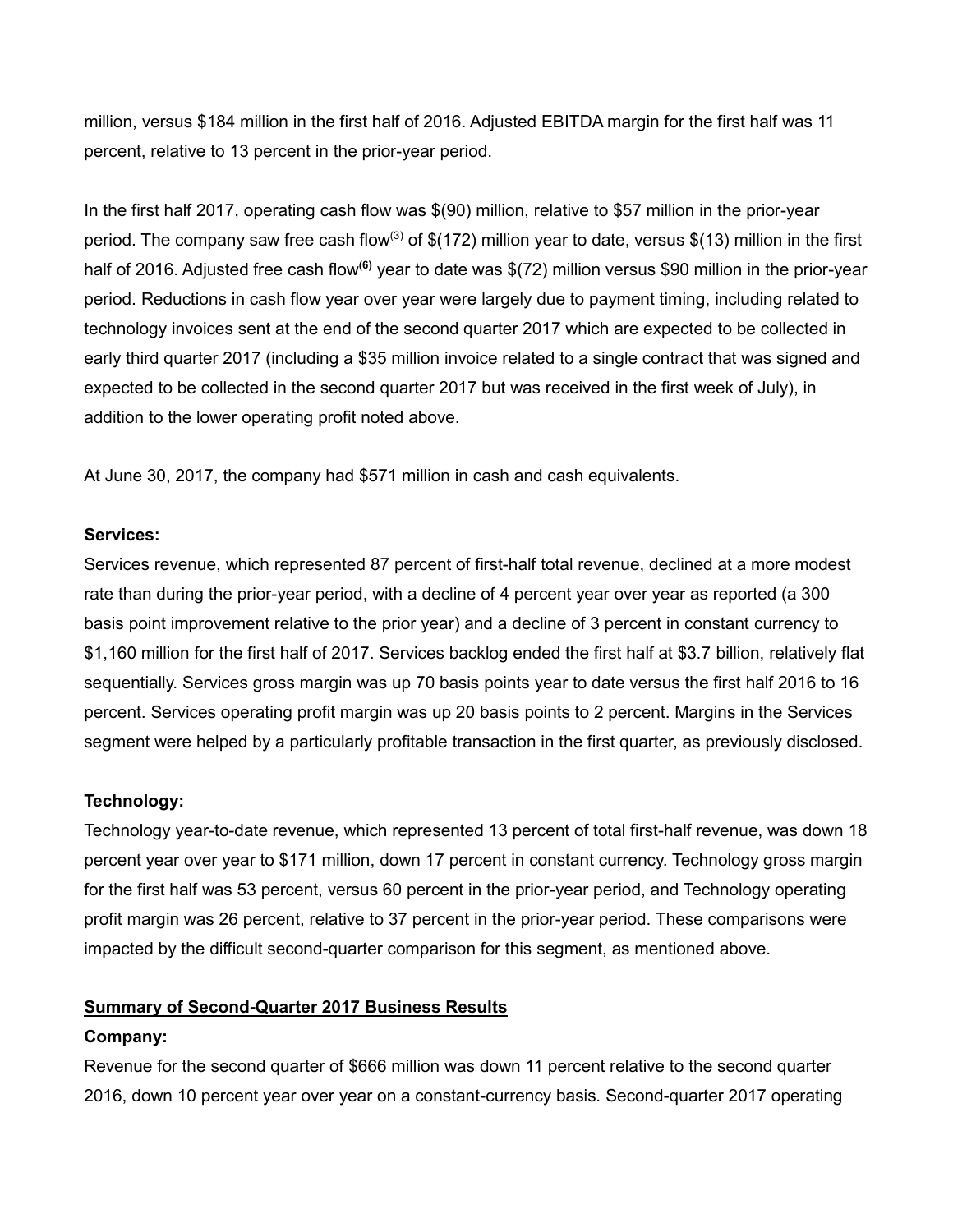profit margin was (4) percent, which includes cost-reduction and other charges and pension expense, versus 7 percent in the prior-year period. Non-GAAP operating profit margin was 4 percent, versus 11 percent in the second quarter 2016. Both revenue and margin comparisons were impacted by the difficult year-over-year comparison in the Technology segment for the quarter.

Net loss attributable to Unisys Corporation common shareholders for the quarter was \$42 million, relative to earnings of \$22 million in the prior-year period. Adjusted EBITDA for the quarter was \$66 million, relative to \$124 million in the second quarter 2016. Adjusted EBITDA margin for the quarter was 10 percent, versus 17 percent in the prior-year period.

In the second quarter 2017, operating cash flow was \$(49) million, versus \$31 million in the second quarter 2016. The company saw free cash flow of \$(96) million for the quarter, relative to \$(3) million in the prior-year period. Adjusted free cash flow for the quarter was \$(46) million, versus \$51 million in the second quarter last year. Reductions in cash flow year over year were largely due to the timing of payments, in addition to the lower operating profit, both noted above.

During the second quarter, the company successfully closed a \$440 million Senior Secured Notes offering, the net proceeds of which are reflected in the closing cash balance for the quarter.

#### **Services:**

Services revenue, which represented 86 percent of second-quarter total revenue, declined by 6 percent as reported and 5 percent in constant currency to \$575 million. Services gross margin was 14 percent versus 17 percent in the second quarter 2016, in part due to ongoing investments in the Services business, consistent with our go-to-market strategy. Services operating profit margin was (2) percent, versus 2 percent in the prior-year period.

#### **Technology:**

Technology revenue, which represented 14 percent of total revenue, was down 32 percent year over year to \$91 million, down 30 percent in constant currency. Technology revenue was up 31 percent year over year in the second quarter of 2016, creating a very difficult compare. Technology gross margin was 59 percent, versus 67 percent in the prior-year period. Technology operating profit margin was 36 percent, relative to 48 percent in the prior-year period. Both gross and operating profit margin for Technology were impacted by lower revenues, given the fixed-cost nature of the business.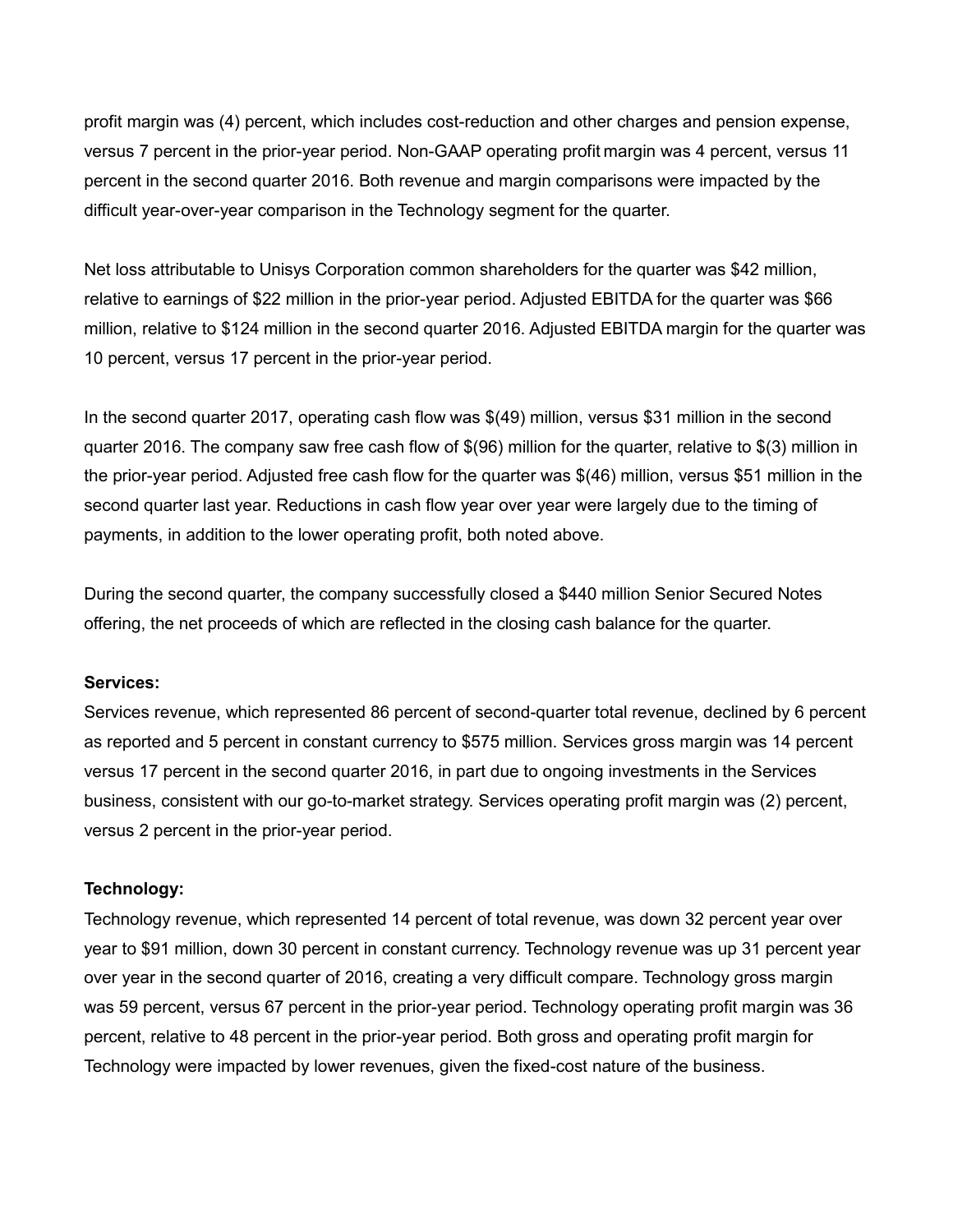#### **Continued Execution on Business Strategy**

The company in the second quarter entered into several key contracts in each of its sectors:

- U.S. Federal: Unisys signed a contract with a U.S. government agency to provide a biometricsbased identity and access management solution critical to the agency's operations.
- Public: Unisys signed a contract with The California State University (CSU) -- the largest fouryear university system in the U.S. -- for an analytics-based hybrid-cloud solution to transform system-wide delivery of educational and administrative services to over half a million CSU students, faculty and staff.
- Commercial: Unisys expanded its long-standing relationship with Starbucks, signing new multiyear agreements for infrastructure and end user support services in both Europe and China.
- Financial Services: Signed an agreement with a leading European private-banking institution to implement cloud-based Unisys ClearPath Forward® software supporting the bank's digital transformation and omni-channel banking initiatives.

#### **Conference Call**

Unisys will hold a conference call today at 5:30 p.m. Eastern Time to discuss its results. The listen-only webcast, as well as the accompanying presentation materials, can be accessed on the Unisys Investor website at www.unisys.com/investor. Following the call, an audio replay of the webcast, and accompanying presentation materials, can be accessed through the same link.

(1) **Total Contract Value** - TCV is the estimated total contractual revenue related to signed contracts including option years and without regard for cancellation. New business TCV represents TCV attributable to new scope for existing clients and new logo contracts.

(2) **Constant currency** - The company refers to growth rates in constant currency or on a constant currency basis so that the business results can be viewed without the impact of fluctuations in foreign currency exchange rates to facilitate comparisons of the company's business performance from one period to another. Constant currency is calculated by retranslating current and prior period results at a consistent rate.

#### **Non-GAAP and Other Information**

Although appropriate under generally accepted accounting principles (GAAP), the company's results reflect charges that the company believes are not indicative of its ongoing operations and that can make its profitability and liquidity results difficult to compare to prior periods, anticipated future periods,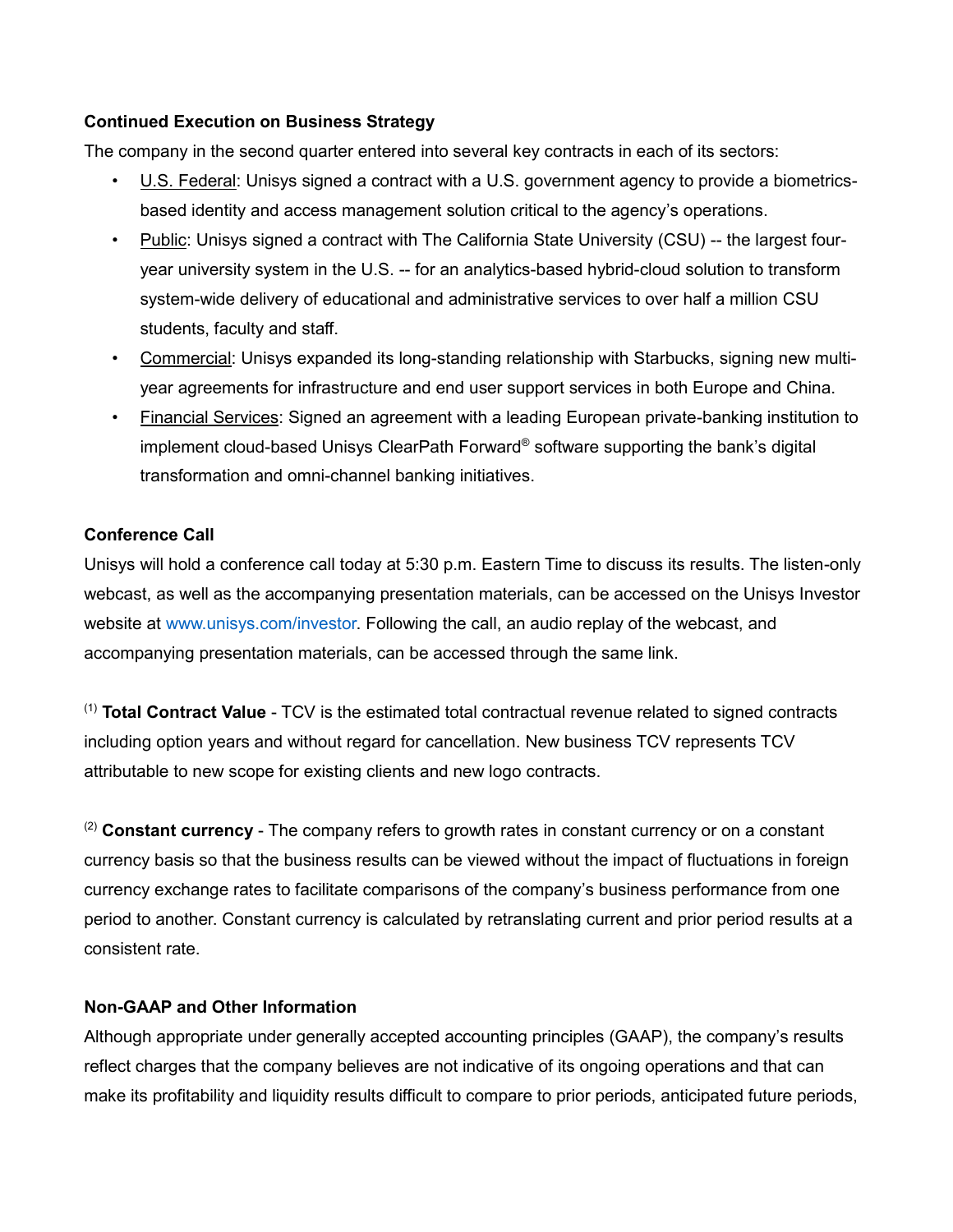or to its competitors' results. These items consist of pension and cost-reduction and other expense. Management believes each of these items can distort the visibility of trends associated with the company's ongoing performance. Management also believes that the evaluation of the company's financial performance can be enhanced by use of supplemental presentation of its results that exclude the impact of these items in order to enhance consistency and comparativeness with prior or future period results. The following measures are often provided and utilized by the company's management, analysts, and investors to enhance comparability of year-over-year results, as well as to compare results to other companies in our industry.

(3) **Free cash flow** - The company defines free cash flow as cash flow from operations less capital expenditures. Management believes this liquidity measure gives investors an additional perspective on cash flow from on-going operating activities in excess of amounts required for reinvestment.

(4) **Non-GAAP operating profit** - The company recorded pretax pension expense and pretax charges in connection with cost-reduction activities and other expenses. For the company, non-GAAP operating profit excluded these items. The company believes that this profitability measure is more indicative of the company's operating results and aligns those results to the company's external guidance which is used by the company's management to allocate resources and may be used by analysts and investors to gauge the company's ongoing performance.

(5) **EBITDA & adjusted EBITDA** - Earnings before interest, taxes, depreciation and amortization ("EBITDA") is calculated by starting with net income (loss) attributable to Unisys Corporation common shareholders and adding or subtracting the following items: net income attributable to noncontrolling interests, interest expense (net of interest income), provision for income taxes, depreciation and amortization. Adjusted EBITDA further excludes pension expense, cost-reduction and other expense, non-cash share-based expense, and other (income) expense adjustment. In order to provide investors with additional understanding of the company's operating results, these charges are excluded from the adjusted EBITDA calculation.

(6) **Adjusted free cash flow** - Because inclusion of the company's pension contributions and costreduction and other payments in free cash flow may distort the visibility of the company's ability to generate cash flow from its operations without the impact of these non-operational costs, management believes that investors may be interested in adjusted free cash flow, which provides free cash flow before these payments and is more indicative of its on-going operations. This liquidity measure was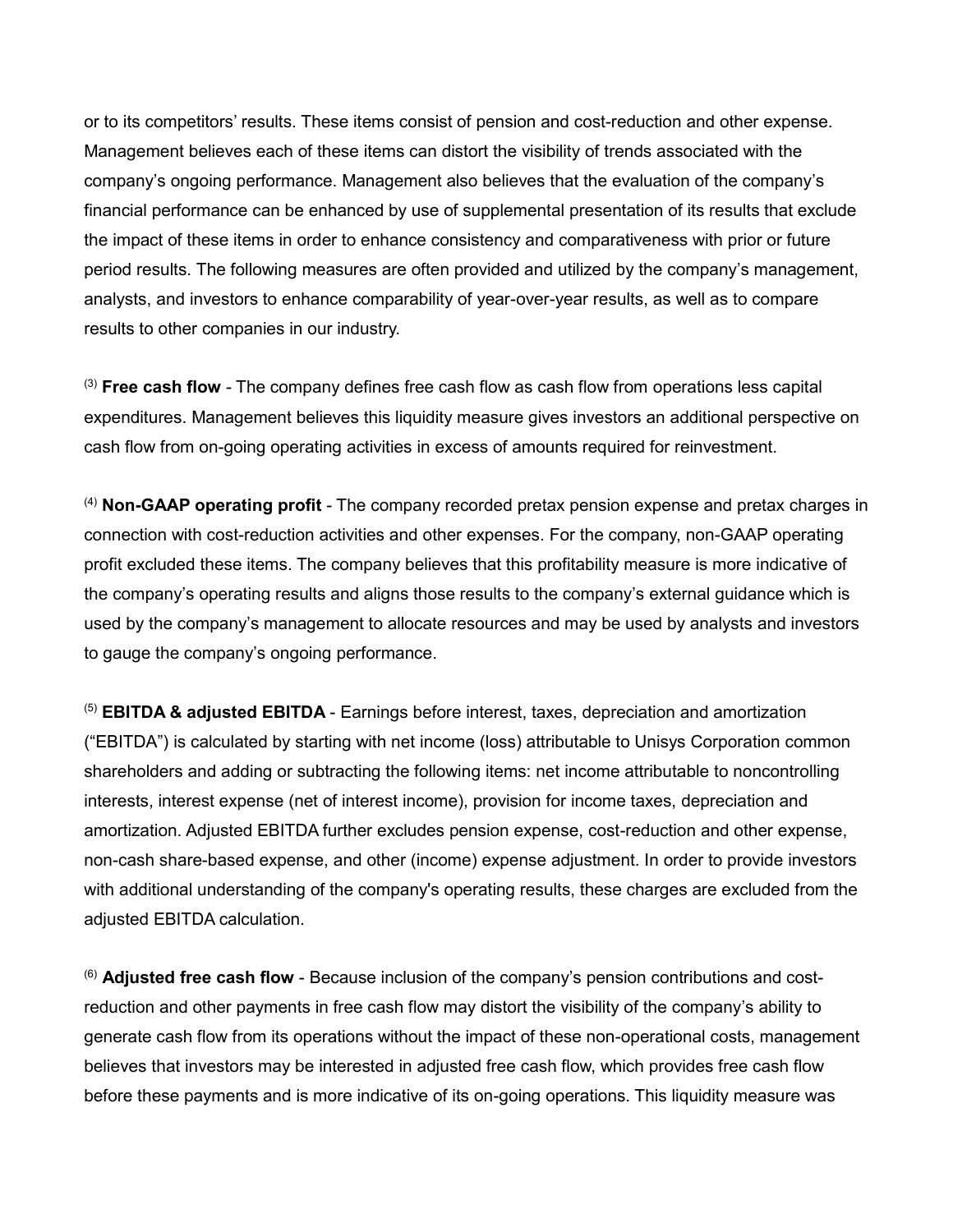provided to analysts and investors in the form of external guidance and is used by management to measure operating liquidity.

**(7) Non-GAAP diluted earnings per share** - The company has recorded pension expense and charges in connection with cost-reduction activities and other expenses. Management believes that investors may have a better understanding of the company's performance and return to shareholders by excluding these charges from the GAAP diluted earnings/loss per share calculations. The tax amounts presented for these items for the calculation of non-GAAP diluted earnings per share include the current and deferred tax expense and benefits recognized under GAAP for these amounts.

#### **About Unisys**

Unisys is a global information technology company that specializes in providing industry-focused solutions integrated with leading-edge security to clients in the government, financial services and commercial markets. Unisys offerings include security solutions, advanced data analytics, cloud and infrastructure services, application services and application and server software. For more information, visit www.unisys.com.

#### **Forward-Looking Statements**

Any statements contained in this release that are not historical facts are forward-looking statements as defined in the Private Securities Litigation Reform Act of 1995. Forward-looking statements include, but are not limited to, any projections of earnings, revenues, total contract value or other financial items; any statements of the company's plans, strategies or objectives for future operations; statements regarding future economic conditions or performance; and any statements of belief or expectation. All forward-looking statements rely on assumptions and are subject to various risks and uncertainties that could cause actual results to differ materially from expectations. In particular, statements concerning total contract value are based, in part, on the assumption that all options of the contracts included in the calculation of such value will be exercised and that each of those contracts will continue for their full contracted term. Risks and uncertainties that could affect the company's future results include the company's ability to effectively anticipate and respond to volatility and rapid technological innovation in its industry; the company's ability to improve margins in its services business; the company's ability to sell new products while maintaining its installed base in its technology business; the company's ability to access financing markets to refinance its outstanding debt; the company's ability to realize anticipated cost savings and to successfully implement its cost reduction initiatives to drive efficiencies across all of its operations; the company's significant pension obligations and requirements to make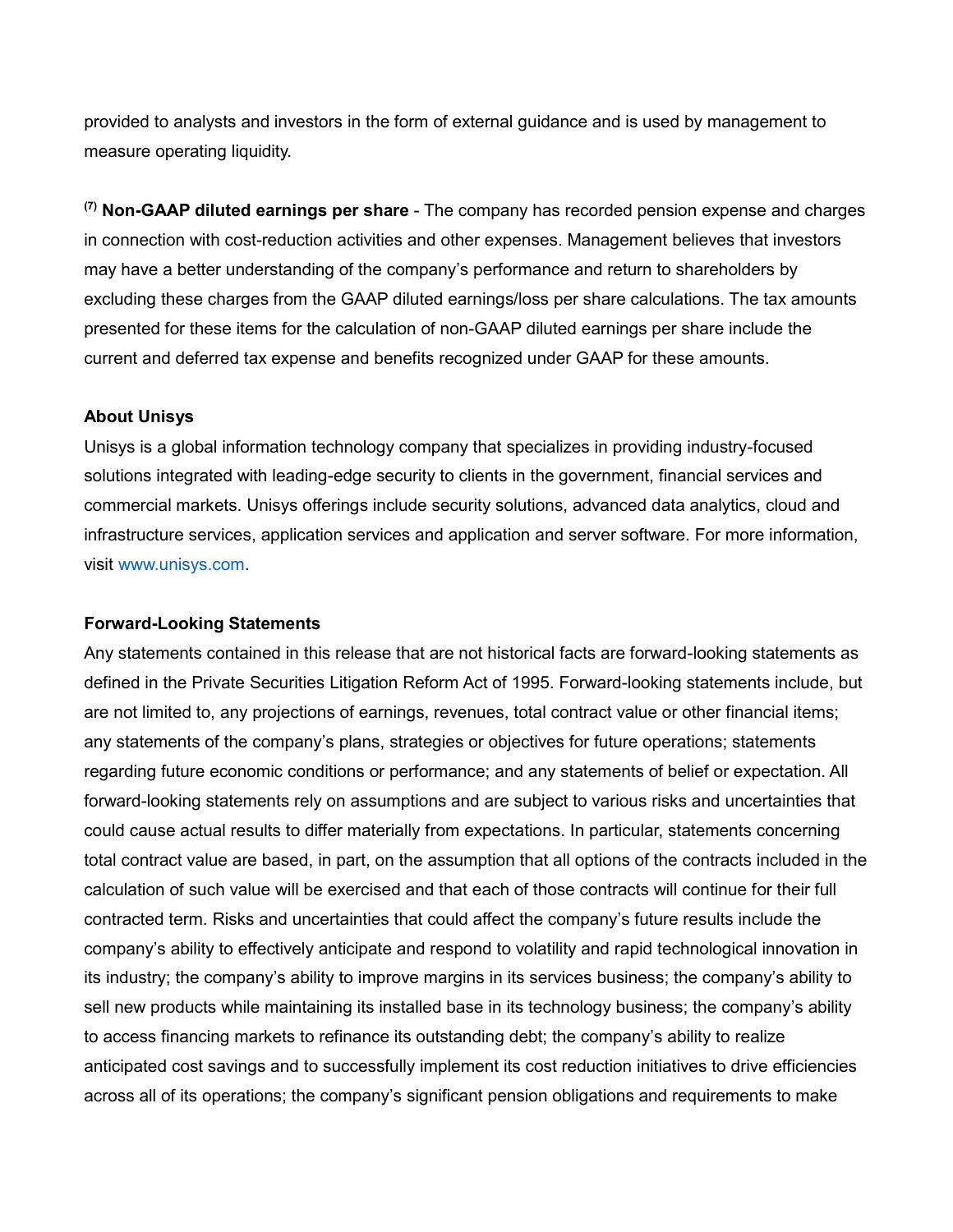significant cash contributions to its defined benefit plans; the company's ability to attract, motivate and retain experienced and knowledgeable personnel in key positions; the risks of doing business internationally when a significant portion of the company's revenue is derived from international operations; the potential adverse effects of aggressive competition in the information services and technology marketplace; the company's ability to retain significant clients; the company's contracts may not be as profitable as expected or provide the expected level of revenues; cybersecurity breaches could result in significant costs and could harm the company's business and reputation; a significant disruption in the company's IT systems could adversely affect the company's business and reputation; the company may face damage to its reputation or legal liability if its clients are not satisfied with its services or products; the performance and capabilities of third parties with whom the company has commercial relationships; the adverse effects of global economic conditions, acts of war, terrorism or natural disasters; contracts with U.S. governmental agencies may subject the company to audits, criminal penalties, sanctions and other expenses and fines; the potential for intellectual property infringement claims to be asserted against the company or its clients; the possibility that pending litigation could affect the company's results of operations or cash flow; the business and financial risk in implementing future dispositions or acquisitions; and the company's consideration of all available information following the end of the quarter and before the filing of the Form 10-Q and the possible impact of this subsequent event information on its financial statements for the reporting period. Additional discussion of factors that could affect the company's future results is contained in its periodic filings with the Securities and Exchange Commission. The company assumes no obligation to update any forward-looking statements.

#### **Contacts:**

Investors: Courtney Holben, Unisys, 215-986-3379 courtney.holben@unisys.com

Media: John Clendening, Unisys, 214-403-1981 john.clendening@unisys.com

#### ###

#### RELEASE NO.: 0801/9526

Unisys and other Unisys products and services mentioned herein, as well as their respective logos, are trademarks or registered trademarks of Unisys Corporation. Any other brand or product referenced herein is acknowledged to be a trademark or registered trademark of its respective holder.

UIS-Q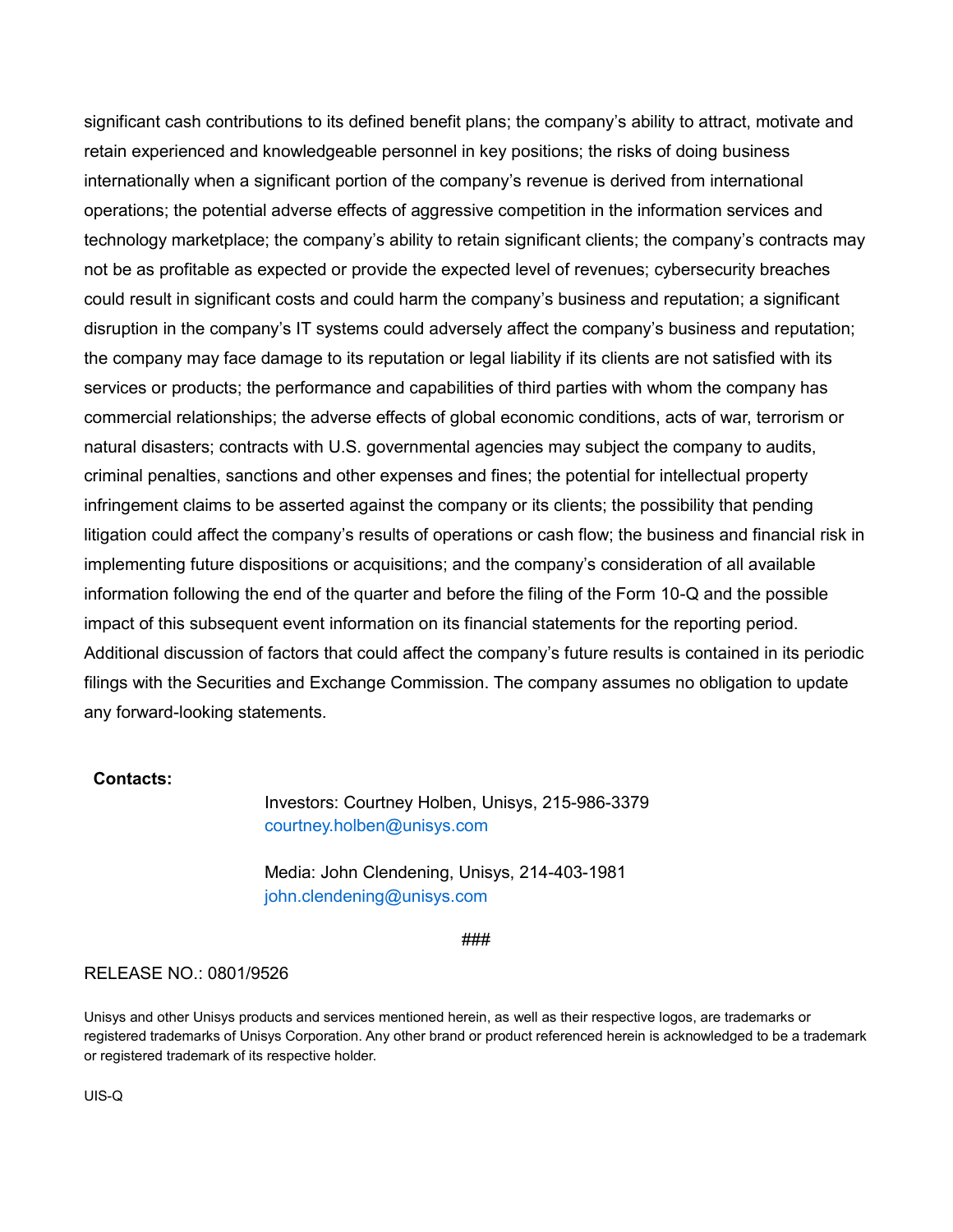# **UNISYS CORPORATION CONSOLIDATED STATEMENTS OF INCOME (Unaudited) (Millions, except per share data)**

|                                                                             | <b>Three Months Ended</b><br><b>June 30,</b> |             |    |        | <b>Six Months Ended</b><br><b>June 30,</b> |             |    |         |
|-----------------------------------------------------------------------------|----------------------------------------------|-------------|----|--------|--------------------------------------------|-------------|----|---------|
|                                                                             |                                              | 2017        |    | 2016   |                                            | 2017        |    | 2016    |
| <b>Revenue</b>                                                              |                                              |             |    |        |                                            |             |    |         |
| Services                                                                    | \$                                           | 574.8       | \$ | 613.8  | \$.                                        | 1,160.1     | \$ | 1,208.9 |
| Technology                                                                  |                                              | 91.4        |    | 135.1  |                                            | 170.6       |    | 206.8   |
|                                                                             |                                              | 666.2       |    | 748.9  |                                            | 1,330.7     |    | 1,415.7 |
| <b>Costs and expenses</b>                                                   |                                              |             |    |        |                                            |             |    |         |
| Cost of revenue:                                                            |                                              |             |    |        |                                            |             |    |         |
| <b>Services</b>                                                             |                                              | 526.7       |    | 529.1  |                                            | 1,031.2     |    | 1,062.8 |
| Technology                                                                  |                                              | 37.0        |    | 41.5   |                                            | 76.8        |    | 76.1    |
|                                                                             |                                              | 563.7       |    | 570.6  |                                            | 1,108.0     |    | 1,138.9 |
| Selling, general and administrative                                         |                                              | 114.2       |    | 115.7  |                                            | 223.3       |    | 225.8   |
| Research and development                                                    |                                              | 13.1        |    | 13.1   |                                            | 26.9        |    | 29.1    |
|                                                                             |                                              | 691.0       |    | 699.4  |                                            | 1,358.2     |    | 1,393.8 |
| <b>Operating profit (loss)</b>                                              |                                              | (24.8)      |    | 49.5   |                                            | (27.5)      |    | 21.9    |
| Interest expense                                                            |                                              | 14.3        |    | 7.8    |                                            | 20.0        |    | 12.2    |
| Other income (expense), net                                                 |                                              | (3.2)       |    | 2.6    |                                            | (11.6)      |    | 1.4     |
| Income (loss) before income taxes                                           |                                              | (42.3)      |    | 44.3   |                                            | (59.1)      |    | 11.1    |
| Provision (benefit) for income taxes                                        |                                              | (3.8)       |    | 18.8   |                                            | 9.1         |    | 24.3    |
| <b>Consolidated net income (loss)</b>                                       |                                              | (38.5)      |    | 25.5   |                                            | (68.2)      |    | (13.2)  |
| Net income attributable to noncontrolling interests                         |                                              | 3.5         |    | 3.9    |                                            | 6.5         |    | 5.1     |
| Net income (loss) attributable to Unisys Corporation<br>common shareholders | \$                                           | $(42.0)$ \$ |    | 21.6   | S                                          | $(74.7)$ \$ |    | (18.3)  |
| Earnings (loss) per share attributable to Unisys<br>Corporation             |                                              |             |    |        |                                            |             |    |         |
| <b>Basic</b>                                                                | \$                                           | $(0.83)$ \$ |    | 0.43   | \$                                         | $(1.48)$ \$ |    | (0.37)  |
| <b>Diluted</b>                                                              | \$                                           | (0.83)      | \$ | 0.36   | \$                                         | (1.48)      | \$ | (0.37)  |
| Shares used in the per share computations (in thousands):                   |                                              |             |    |        |                                            |             |    |         |
| <b>Basic</b>                                                                |                                              | 50,437      |    | 50,069 |                                            | 50,346      |    | 50,036  |
| <b>Diluted</b>                                                              |                                              | 50,437      |    | 71,786 |                                            | 50,346      |    | 50,036  |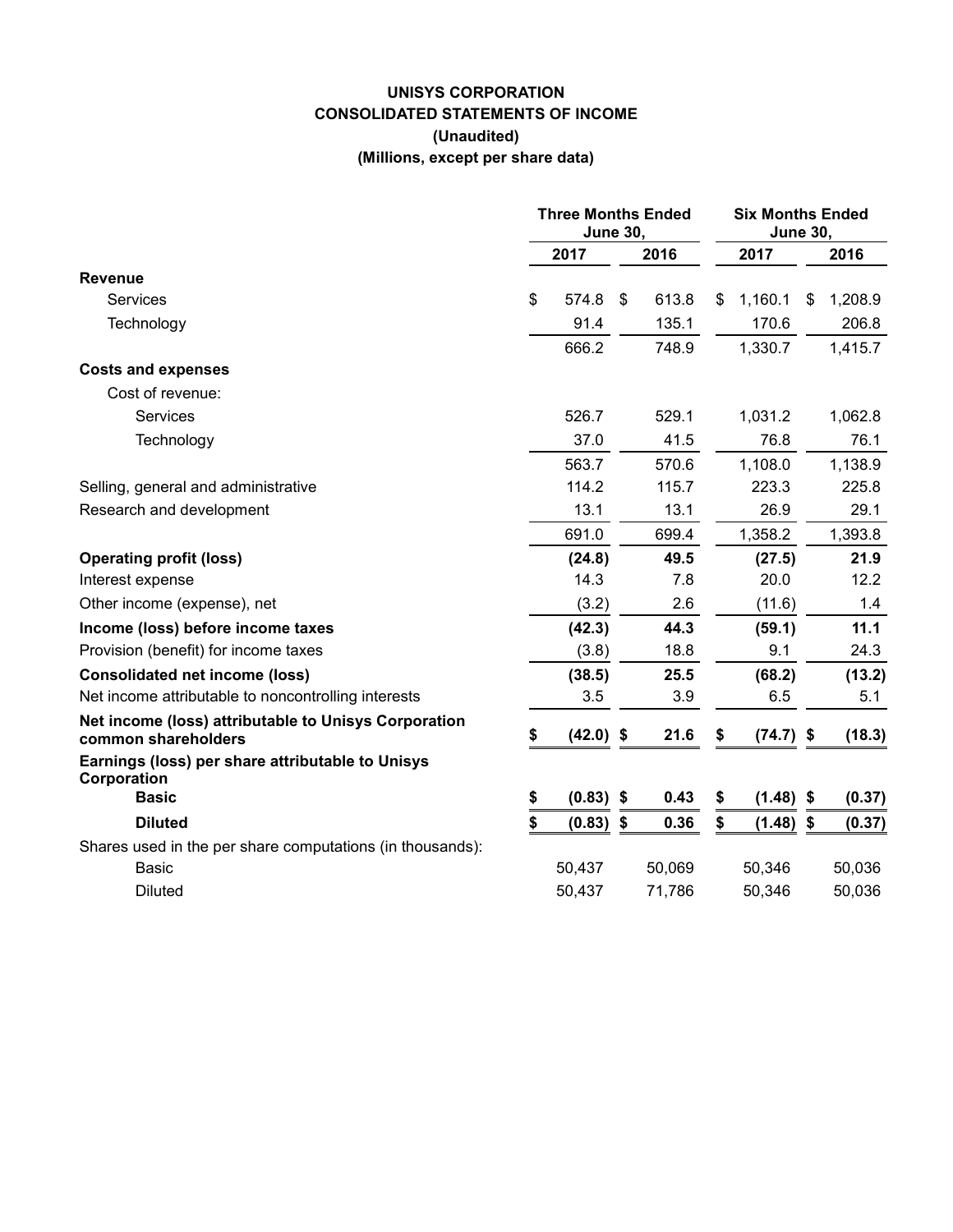# **UNISYS CORPORATION SEGMENT RESULTS (Unaudited) (Millions)**

|                                  |    | Total<br>Eliminations |    | <b>Services</b> | Technology  |             |
|----------------------------------|----|-----------------------|----|-----------------|-------------|-------------|
| Three Months Ended June 30, 2017 |    |                       |    |                 |             |             |
| Customer revenue                 | \$ | 666.2                 |    |                 | \$<br>574.8 | \$<br>91.4  |
| Intersegment                     |    |                       | \$ | (5.4)           |             | 5.4         |
| Total revenue                    | S  | 666.2                 | \$ | (5.4)           | \$<br>574.8 | \$<br>96.8  |
| Gross profit percent             |    | 15.4 %                |    |                 | 14.1 %      | 58.8%       |
| Operating profit (loss) percent  |    | (3.7)%                |    |                 | (1.6)%      | 35.5%       |
| Three Months Ended June 30, 2016 |    |                       |    |                 |             |             |
| Customer revenue                 | \$ | 748.9                 |    |                 | \$<br>613.8 | \$<br>135.1 |
| Intersegment                     |    |                       | \$ | (5.9)           |             | 5.9         |
| Total revenue                    | \$ | 748.9                 | \$ | (5.9)           | \$<br>613.8 | \$<br>141.0 |
| Gross profit percent             |    | 23.8 %                |    |                 | 16.8 %      | 66.9%       |
| Operating profit percent         |    | 6.6%                  |    |                 | 2.1%        | 48.0%       |

|                                 |    | Total     | Eliminations |        |    | <b>Services</b> | Technology  |
|---------------------------------|----|-----------|--------------|--------|----|-----------------|-------------|
| Six Months Ended June 30, 2017  |    |           |              |        |    |                 |             |
| Customer revenue                | \$ | 1,330.7   |              |        | \$ | 1,160.1         | \$<br>170.6 |
| Intersegment                    |    |           | \$           | (10.7) |    |                 | 10.7        |
| Total revenue                   | S  | 1,330.7   | \$           | (10.7) | S  | 1,160.1         | \$<br>181.3 |
| Gross profit percent            |    | 16.7 %    |              |        |    | 16.2%           | 53.1%       |
| Operating profit (loss) percent |    | $(2.1)\%$ |              |        |    | 1.5%            | 26.1%       |
| Six Months Ended June 30, 2016  |    |           |              |        |    |                 |             |
| Customer revenue                | \$ | 1,415.7   |              |        | \$ | 1,208.9         | \$<br>206.8 |
| Intersegment                    |    |           | \$           | (11.5) |    |                 | 11.5        |
| Total revenue                   | \$ | 1,415.7   | \$           | (11.5) | \$ | 1,208.9         | \$<br>218.3 |
| Gross profit percent            |    | 19.6 %    |              |        |    | 15.5%           | 60.4%       |
| Operating profit percent        |    | 1.5%      |              |        |    | 1.4%            | 37.4%       |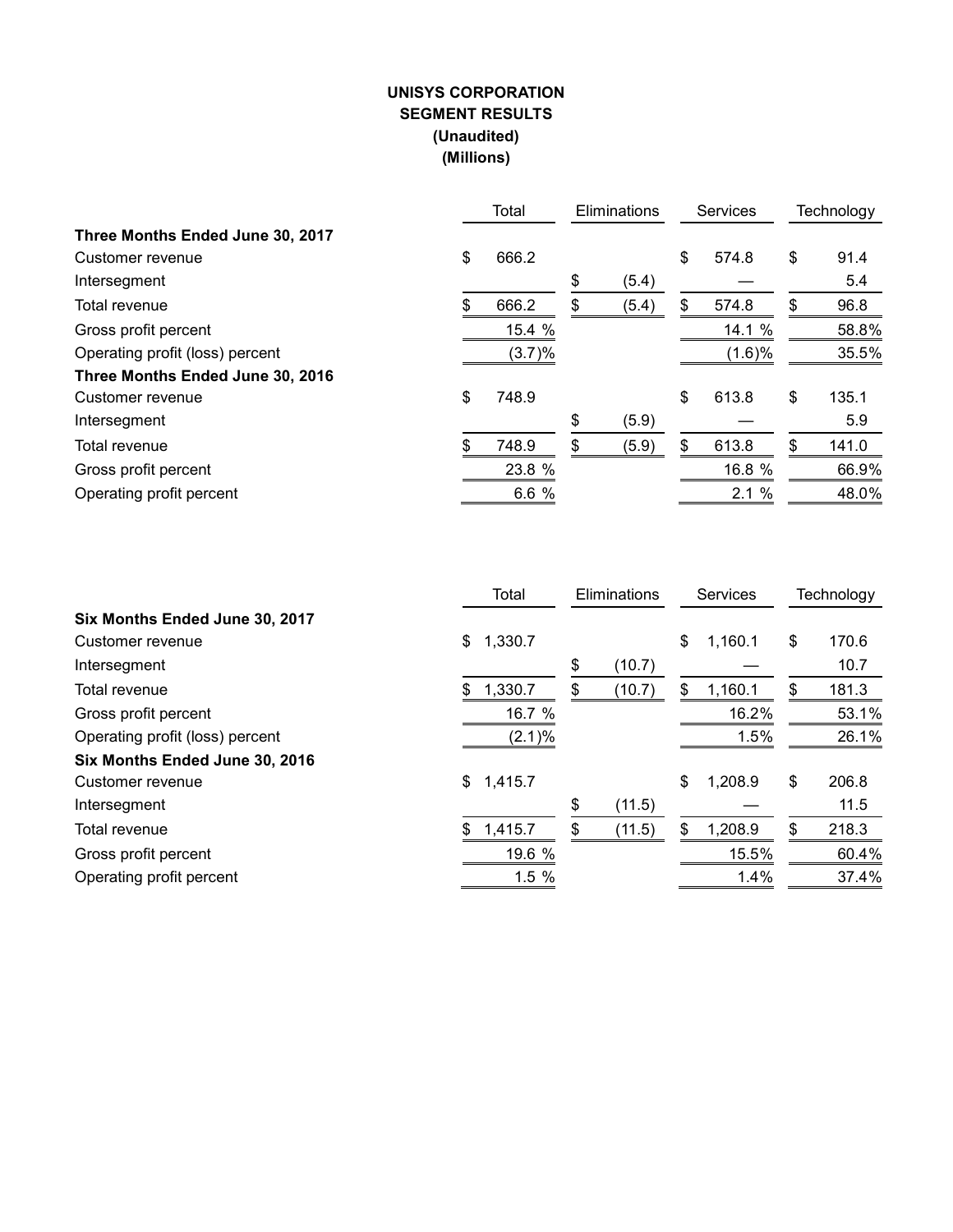# **UNISYS CORPORATION CONSOLIDATED BALANCE SHEETS (Unaudited) (Millions)**

|                                                | <b>June 30,</b><br>2017 | December 31,<br>2016 |           |  |  |
|------------------------------------------------|-------------------------|----------------------|-----------|--|--|
| <b>Assets</b>                                  |                         |                      |           |  |  |
| <b>Current assets</b>                          |                         |                      |           |  |  |
| Cash and cash equivalents                      | \$<br>571.1             | \$                   | 370.6     |  |  |
| Accounts and notes receivable, net             | 573.9                   |                      | 505.8     |  |  |
| Inventories:                                   |                         |                      |           |  |  |
| Parts and finished equipment                   | 17.1                    |                      | 14.0      |  |  |
| Work in process and materials                  | 15.3                    |                      | 15.0      |  |  |
| Prepaid expenses and other current assets      | 135.1                   |                      | 121.9     |  |  |
| <b>Total</b>                                   | 1,312.5                 |                      | 1,027.3   |  |  |
| Properties                                     | 908.9                   |                      | 886.6     |  |  |
| Less-Accumulated depreciation and amortization | 757.5                   |                      | 741.3     |  |  |
| Properties, net                                | 151.4                   |                      | 145.3     |  |  |
| Outsourcing assets, net                        | 178.1                   |                      | 172.5     |  |  |
| Marketable software, net                       | 134.0                   |                      | 137.0     |  |  |
| Prepaid postretirement assets                  | 42.6                    |                      | 33.3      |  |  |
| Deferred income taxes                          | 149.9                   |                      | 146.1     |  |  |
| Goodwill                                       | 180.0                   |                      | 178.6     |  |  |
| Restricted cash                                | 19.1                    |                      | $30.5$ *  |  |  |
| Other long-term assets                         | 151.3                   |                      | 151.0 *   |  |  |
| <b>Total</b>                                   | \$<br>2,318.9           | \$                   | 2,021.6   |  |  |
| <b>Liabilities and deficit</b>                 |                         |                      |           |  |  |
| <b>Current liabilities</b>                     |                         |                      |           |  |  |
| Current maturities of long-term-debt           | \$<br>11.3              | \$                   | 106.0     |  |  |
| Accounts payable                               | 199.0                   |                      | 189.0     |  |  |
| Deferred revenue                               | 346.6                   |                      | 337.4     |  |  |
| Other accrued liabilities                      | 329.1                   |                      | 349.2     |  |  |
| <b>Total</b>                                   | 886.0                   |                      | 981.6     |  |  |
| Long-term debt                                 | 629.8                   |                      | 194.0     |  |  |
| Long-term postretirement liabilities           | 2,230.3                 |                      | 2,292.6   |  |  |
| Long-term deferred revenue                     | 116.3                   |                      | 117.6     |  |  |
| Other long-term liabilities                    | 86.6                    |                      | 83.2      |  |  |
| Commitments and contingencies                  |                         |                      |           |  |  |
| <b>Total deficit</b>                           | (1,630.1)               |                      | (1,647.4) |  |  |
| <b>Total</b>                                   | \$<br>2,318.9           | \$                   | 2,021.6   |  |  |

\* Certain amounts have been reclassified to conform to the current-year presentation.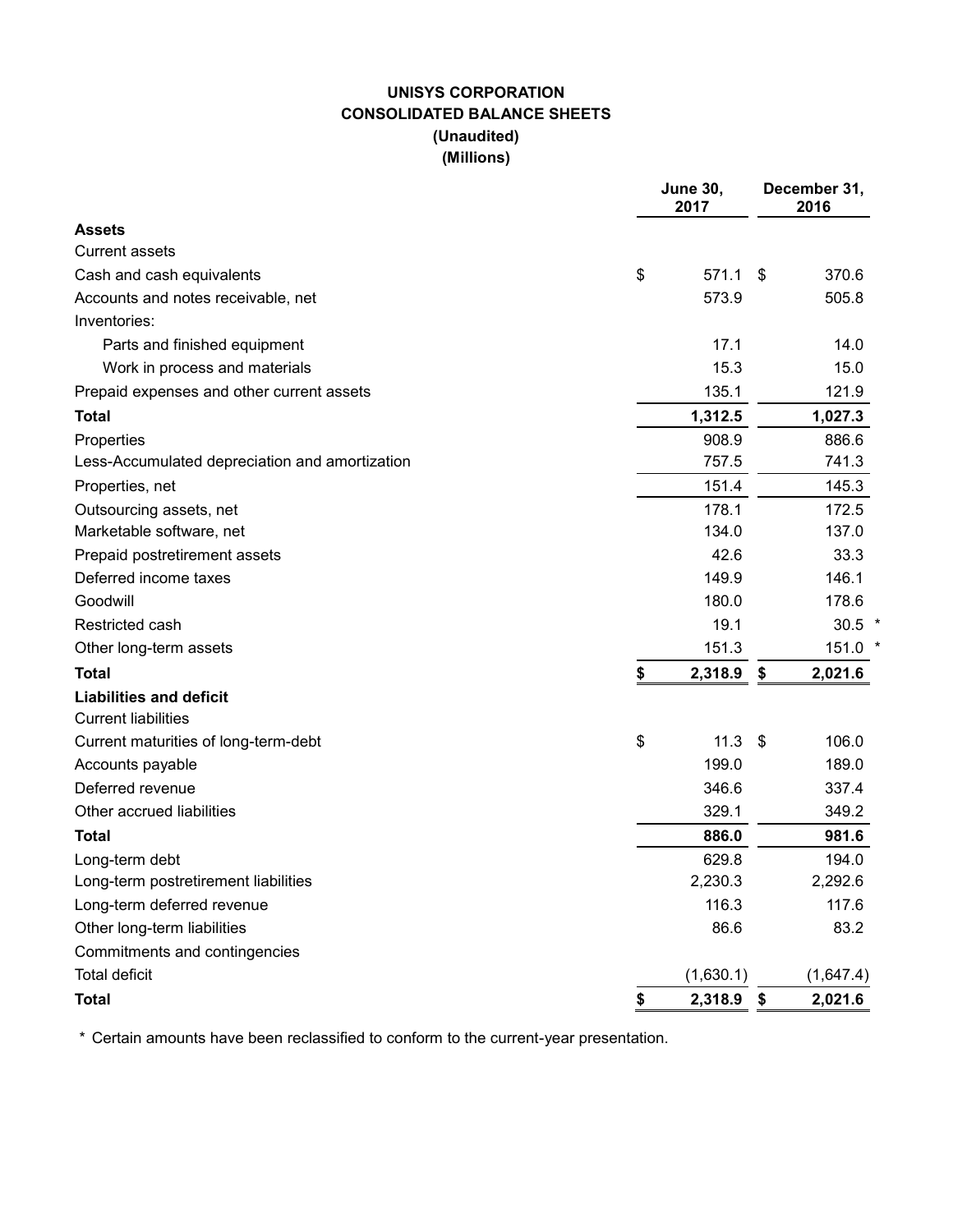# **UNISYS CORPORATION CONSOLIDATED STATEMENTS OF CASH FLOWS (Unaudited) (Millions)**

|                                                                                   | <b>Six Months Ended</b><br><b>June 30,</b> |            |  |  |  |
|-----------------------------------------------------------------------------------|--------------------------------------------|------------|--|--|--|
|                                                                                   | 2017                                       | 2016       |  |  |  |
| Cash flows from operating activities                                              |                                            |            |  |  |  |
| Consolidated net loss                                                             | $(68.2)$ \$<br>\$                          | (13.2)     |  |  |  |
| Adjustments to reconcile consolidated net loss to net cash provided by (used for) |                                            |            |  |  |  |
| operating activities:                                                             |                                            |            |  |  |  |
| Foreign currency transaction losses                                               | 5.1                                        | 0.4        |  |  |  |
| Non-cash interest expense                                                         | 4.4                                        | 2.8        |  |  |  |
| Loss on debt extinguishment                                                       | 1.5                                        |            |  |  |  |
| Employee stock compensation                                                       | 6.2                                        | 5.3        |  |  |  |
| Depreciation and amortization of properties                                       | 19.8                                       | 19.3       |  |  |  |
| Depreciation and amortization of outsourcing assets                               | 26.3                                       | 25.7       |  |  |  |
| Amortization of marketable software                                               | 31.8                                       | 32.4       |  |  |  |
| Other non-cash operating activities                                               | 2.5                                        | 1.0        |  |  |  |
| Loss on disposal of capital assets                                                | 4.2                                        | 1.6        |  |  |  |
| Pension contributions                                                             | (71.2)                                     | (64.1)     |  |  |  |
| Pension expense                                                                   | 45.8                                       | 41.8       |  |  |  |
| Increase in deferred income taxes, net                                            | (0.4)                                      | (9.7)      |  |  |  |
| Changes in operating assets and liabilities                                       |                                            |            |  |  |  |
| (Increase) decrease in receivables, net                                           | (57.4)                                     | 24.9       |  |  |  |
| (Increase) decrease in inventories                                                | (2.6)                                      | 5.8        |  |  |  |
| Decrease in accounts payable and other accrued liabilities                        | (28.3)                                     | $(35.6)$ * |  |  |  |
| (Decrease) increase in other liabilities                                          | (8.6)                                      | 12.3       |  |  |  |
| (Increase) decrease in other assets                                               | (1.1)                                      | 6.2 $*$    |  |  |  |
| Net cash (used for) provided by operating activities                              | (90.2)                                     | 56.9 *     |  |  |  |
| <b>Cash flows from investing activities</b>                                       |                                            |            |  |  |  |
| Proceeds from investments                                                         | 2,502.0                                    | 2,236.8    |  |  |  |
| Purchases of investments                                                          | (2,487.1)                                  | (2,238.0)  |  |  |  |
| Investment in marketable software                                                 | (28.8)                                     | (30.2)     |  |  |  |
| Capital additions of properties                                                   | (15.9)                                     | (11.0)     |  |  |  |
| Capital additions of outsourcing assets                                           | (36.9)                                     | (28.8)     |  |  |  |
| Other                                                                             | (0.3)                                      | $(0.2)$ *  |  |  |  |
| Net cash used for investing activities                                            | (67.0)                                     | $(71.4)$ * |  |  |  |
| Cash flows from financing activities                                              |                                            |            |  |  |  |
| Proceeds from issuance of long-term debt                                          | 445.0                                      | 213.5      |  |  |  |
| Payments for capped call transactions                                             |                                            | (27.3)     |  |  |  |
| Issuance costs relating to long-term debt                                         | (11.7)                                     | (7.3)      |  |  |  |
| Payments of long-term debt                                                        | (97.7)                                     | (1.3)      |  |  |  |
| Payments of short-term borrowings                                                 |                                            | (65.8)     |  |  |  |
| Other                                                                             | (2.1)                                      | $(0.4)$ *  |  |  |  |
| Net cash provided by financing activities                                         | 333.5                                      | 111.4 $*$  |  |  |  |
| Effect of exchange rate changes on cash, cash equivalents and restricted cash     | 12.8                                       | $0.1 *$    |  |  |  |
| Increase in cash, cash equivalents and restricted cash                            | 189.1                                      | $97.0*$    |  |  |  |
| Cash, cash equivalents and restricted cash, beginning of period                   | 401.1                                      | 396.8 *    |  |  |  |
| Cash, cash equivalents and restricted cash, end of period                         | <u>590.2 \$</u>                            | 493.8 *    |  |  |  |

\* Certain amounts have been reclassified to conform to the current-year presentation.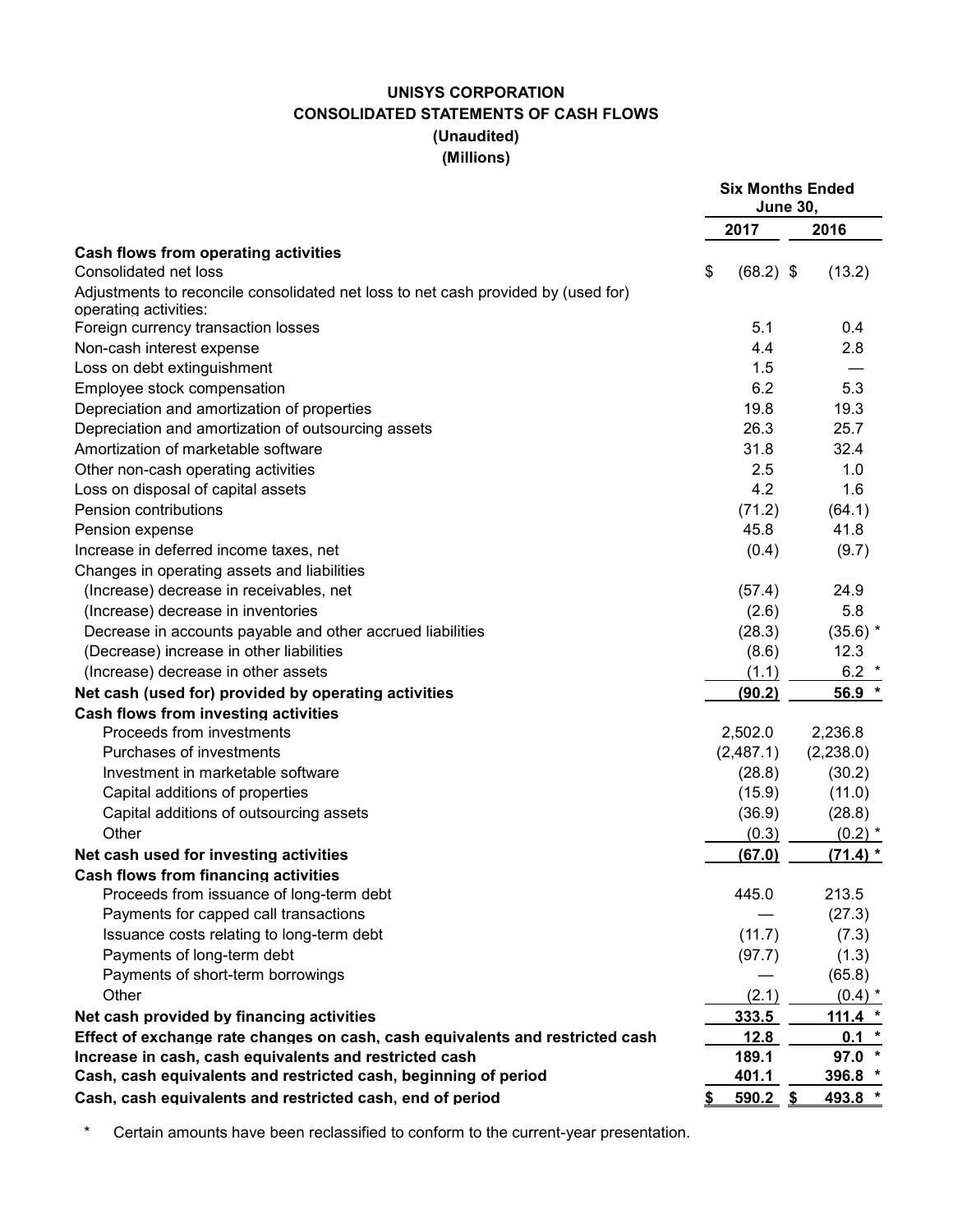#### **UNISYS CORPORATION**

**RECONCILIATION OF SELECTED GAAP MEASURES TO NON-GAAP MEASURES**

**(Unaudited)**

**(Millions, except per share data)**

|                                                                                                 |                         | <b>Three Months</b><br>Ended June 30, |             |  |        | <b>Six Months</b><br>Ended June 30, |             |    |        |  |  |
|-------------------------------------------------------------------------------------------------|-------------------------|---------------------------------------|-------------|--|--------|-------------------------------------|-------------|----|--------|--|--|
|                                                                                                 |                         |                                       | 2017        |  | 2016   |                                     | 2017        |    | 2016   |  |  |
| <b>GAAP net income (loss) attributable to Unisys</b><br><b>Corporation common shareholders</b>  |                         | \$                                    | $(42.0)$ \$ |  | 21.6   | \$                                  | $(74.7)$ \$ |    | (18.3) |  |  |
| Cost reduction and other expense:                                                               | pretax                  |                                       | 29.0        |  | 10.2   |                                     | 54.4        |    | 37.1   |  |  |
|                                                                                                 | tax (benefit) provision |                                       | (8.5)       |  | 0.1    |                                     | (9.0)       |    | (2.1)  |  |  |
|                                                                                                 | net of tax              |                                       | 20.5        |  | 10.3   |                                     | 45.4        |    | 35.0   |  |  |
| Pension expense:                                                                                | pretax                  |                                       | 21.3        |  | 21.5   |                                     | 45.8        |    | 41.8   |  |  |
|                                                                                                 | tax provision           |                                       | 1.6         |  | 0.3    |                                     | 1.8         |    | 0.6    |  |  |
|                                                                                                 | net of tax              |                                       | 22.9        |  | 21.8   |                                     | 47.6        |    | 42.4   |  |  |
| Non-GAAP net income attributable to Unisys Corporation<br>common shareholders                   |                         |                                       | 1.4         |  | 53.7   |                                     | 18.3        |    | 59.1   |  |  |
| Add interest expense on convertible notes                                                       |                         |                                       |             |  | 4.5    |                                     |             |    | 5.2    |  |  |
| Non-GAAP net income attributable to Unisys Corporation<br>for diluted earnings per share        |                         | \$                                    | 1.4         |  | 58.2   | S                                   | 18.3        | \$ | 64.3   |  |  |
| Weighted average shares (thousands)                                                             |                         |                                       | 50,437      |  | 50,069 |                                     | 50,346      |    | 50,036 |  |  |
| Plus incremental shares from assumed conversion:                                                |                         |                                       |             |  |        |                                     |             |    |        |  |  |
|                                                                                                 | Employee stock plans    |                                       | 295         |  | 167    |                                     | 341         |    | 150    |  |  |
|                                                                                                 | Convertible notes       |                                       |             |  | 21,550 |                                     |             |    | 12,593 |  |  |
| Non-GAAP adjusted weighted average shares                                                       |                         |                                       | 50,732      |  | 71,786 |                                     | 50,687      |    | 62,779 |  |  |
| Diluted earnings (loss) per share                                                               |                         |                                       |             |  |        |                                     |             |    |        |  |  |
| <b>GAAP basis</b>                                                                               |                         |                                       |             |  |        |                                     |             |    |        |  |  |
| GAAP net income (loss) attributable to Unisys Corporation for<br>diluted earnings per share     |                         | \$                                    | $(42.0)$ \$ |  | 26.1   | \$                                  | $(74.7)$ \$ |    | (18.3) |  |  |
| Divided by adjusted weighted average shares                                                     |                         |                                       | 50,437      |  | 71,786 |                                     | 50,346      |    | 50,036 |  |  |
| <b>GAAP diluted earnings (loss) per share</b>                                                   |                         | \$                                    | $(0.83)$ \$ |  | 0.36   | \$                                  | $(1.48)$ \$ |    | (0.37) |  |  |
| <b>Non-GAAP basis</b>                                                                           |                         |                                       |             |  |        |                                     |             |    |        |  |  |
| Non-GAAP net income (loss) attributable to Unisys<br>Corporation for diluted earnings per share |                         | \$                                    | $1.4 \quad$ |  | 58.2   | \$                                  | 18.3        | \$ | 64.3   |  |  |
| Divided by Non-GAAP adjusted weighted average shares                                            |                         |                                       | 50,732      |  | 71,786 |                                     | 50,687      |    | 62,779 |  |  |
| Non-GAAP diluted earnings (loss) per share                                                      |                         | \$                                    | $0.03$ \$   |  | 0.81   | \$                                  | $0.36$ \$   |    | 1.02   |  |  |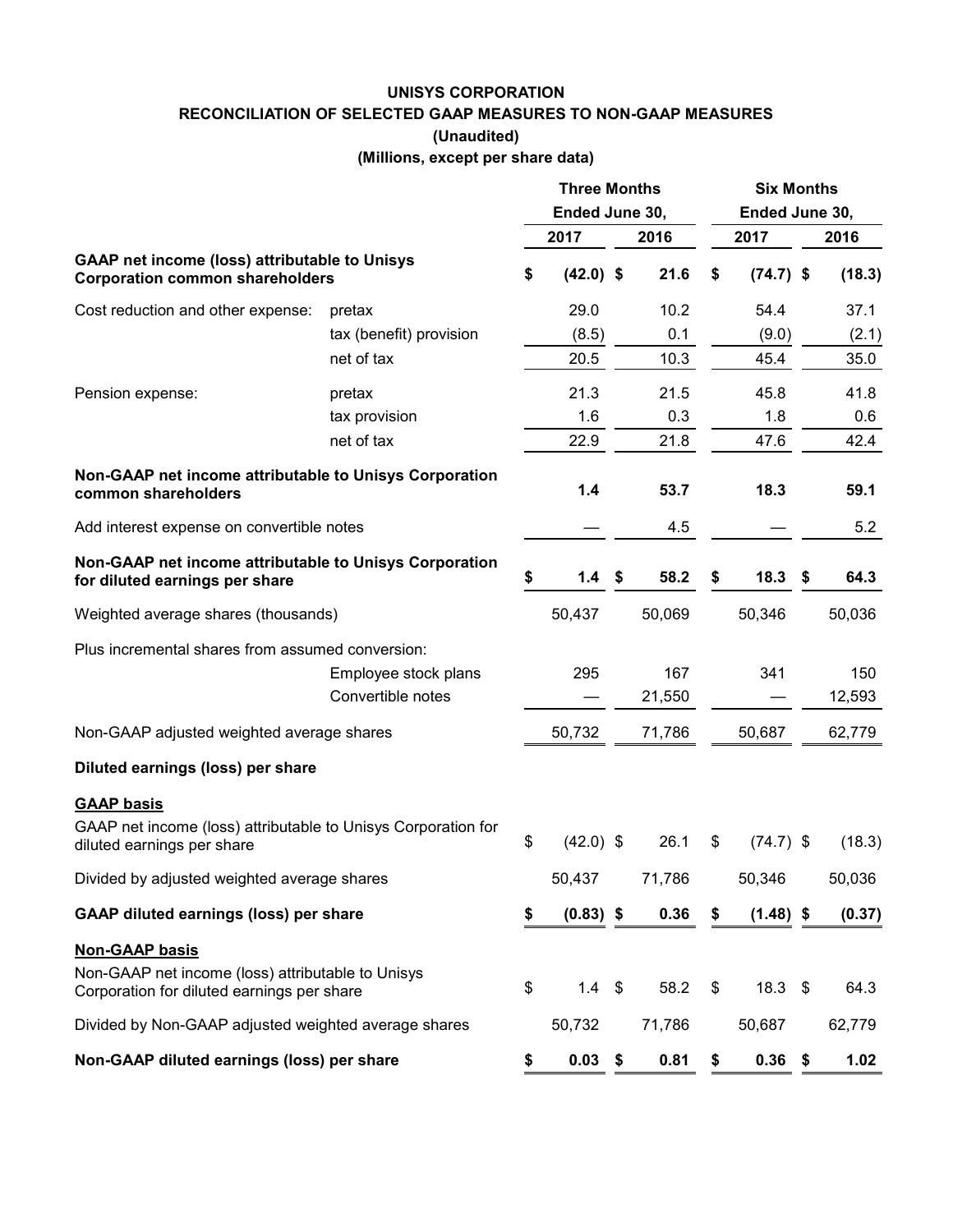## **UNISYS CORPORATION RECONCILIATION OF GAAP OPERATING PROFIT TO NON-GAAP OPERATING PROFIT (Unaudited) (Millions)**

|                                       | <b>Three Months</b><br>Ended June 30, |                |       |           |           |    | <b>Six Months</b><br>Ended June 30, |  |  |
|---------------------------------------|---------------------------------------|----------------|-------|-----------|-----------|----|-------------------------------------|--|--|
|                                       | 2017                                  |                | 2016  |           | 2017      |    | 2016                                |  |  |
| <b>GAAP</b> operating profit (loss)   | \$<br>(24.8)                          | \$             | 49.5  | \$        | (27.5)    | \$ | 21.9                                |  |  |
| Cost reduction and other expense      | 27.8                                  |                | 10.2  |           | 47.9      |    | 37.1                                |  |  |
| FAS87 pension expense                 | 21.3                                  |                | 21.5  |           | 45.8      |    | 41.8                                |  |  |
| Non-GAAP operating profit             | 24.3                                  | S              | 81.2  | S         | 66.2      | S  | 100.8                               |  |  |
| <b>Customer revenue</b>               | \$<br>666.2                           | \$             | 748.9 |           | \$1,330.7 |    | \$1,415.7                           |  |  |
| <b>GAAP operating profit (loss) %</b> |                                       | (3.7)%<br>6.6% |       | $(2.1)\%$ |           |    | 1.5%                                |  |  |
| Non-GAAP operating profit %           |                                       | 3.6%<br>10.8%  |       | 5.0%      |           |    | 7.1%                                |  |  |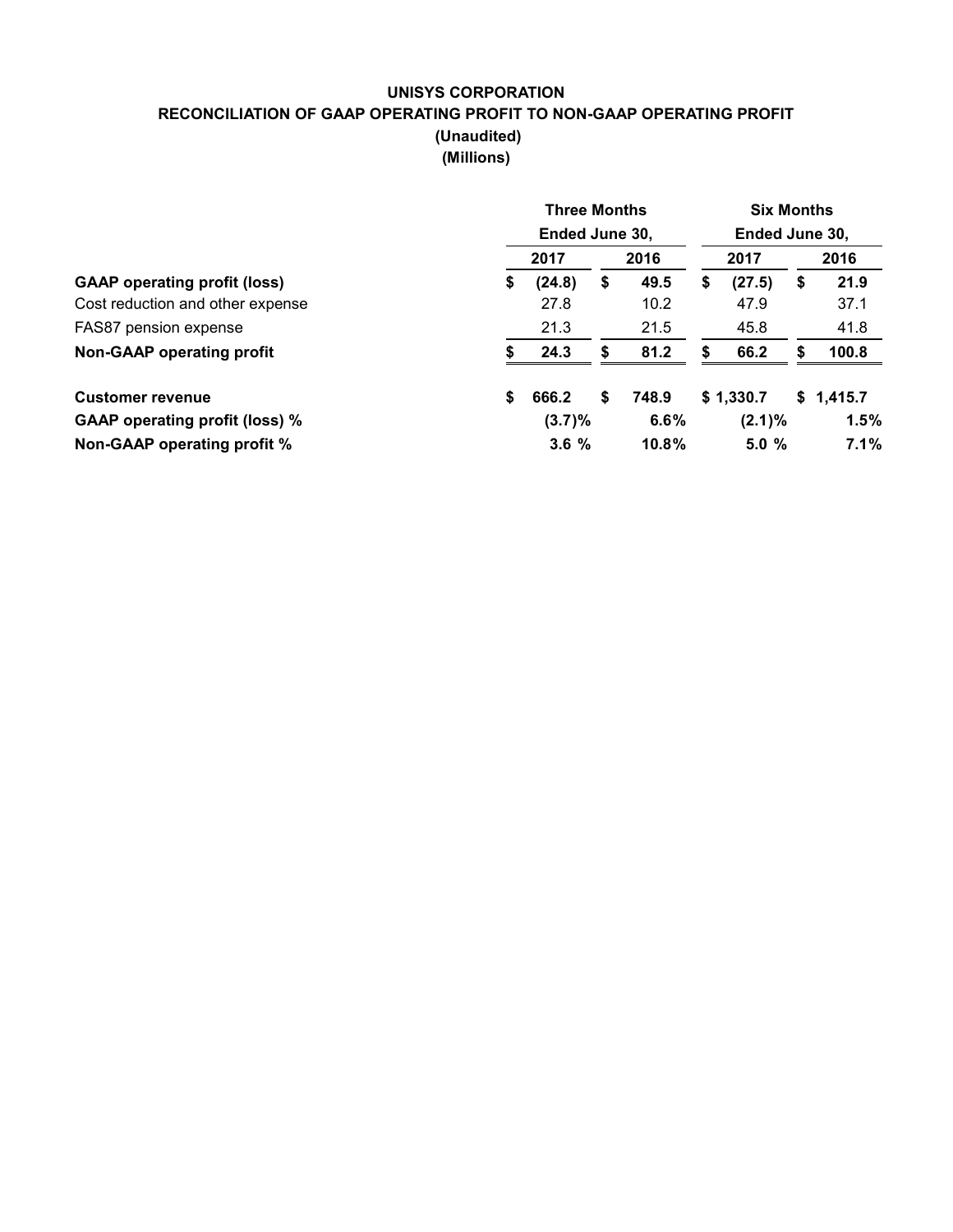# **UNISYS CORPORATION RECONCILIATION OF GAAP TO NON-GAAP (Unaudited) (Millions)**

# **FREE CASH FLOW**

|                                        |                | <b>Three Months</b> |  |        |   |                | <b>Six Months</b> |        |  |  |  |
|----------------------------------------|----------------|---------------------|--|--------|---|----------------|-------------------|--------|--|--|--|
|                                        | Ended June 30. |                     |  |        |   | Ended June 30, |                   |        |  |  |  |
|                                        |                | 2017                |  | 2016   |   | 2017           |                   | 2016   |  |  |  |
| Cash (used for) provided by operations | \$             | $(49.2)$ \$         |  | 31.0   | 5 | $(90.2)$ \$    |                   | 56.9   |  |  |  |
| Additions to marketable software       |                | (15.0)              |  | (15.9) |   | (28.8)         |                   | (30.2) |  |  |  |
| Additions to properties                |                | (7.4)               |  | (4.4)  |   | (15.9)         |                   | (11.0) |  |  |  |
| Additions to outsourcing assets        |                | (24.0)              |  | (13.7) |   | (36.9)         |                   | (28.8) |  |  |  |
| Free cash flow                         |                | (95.6)              |  | (3.0)  |   | (171.8)        |                   | (13.1) |  |  |  |
| Pension funding                        |                | 42.3                |  | 32.5   |   | 71.2           |                   | 64.1   |  |  |  |
| Cost reduction and other payments      |                | 7.6                 |  | 21.2   |   | 28.8           |                   | 39.2   |  |  |  |
| <b>Adjusted free cash flow</b>         |                | $(45.7)$ \$         |  | 50.7   |   | $(71.8)$ \$    |                   | 90.2   |  |  |  |